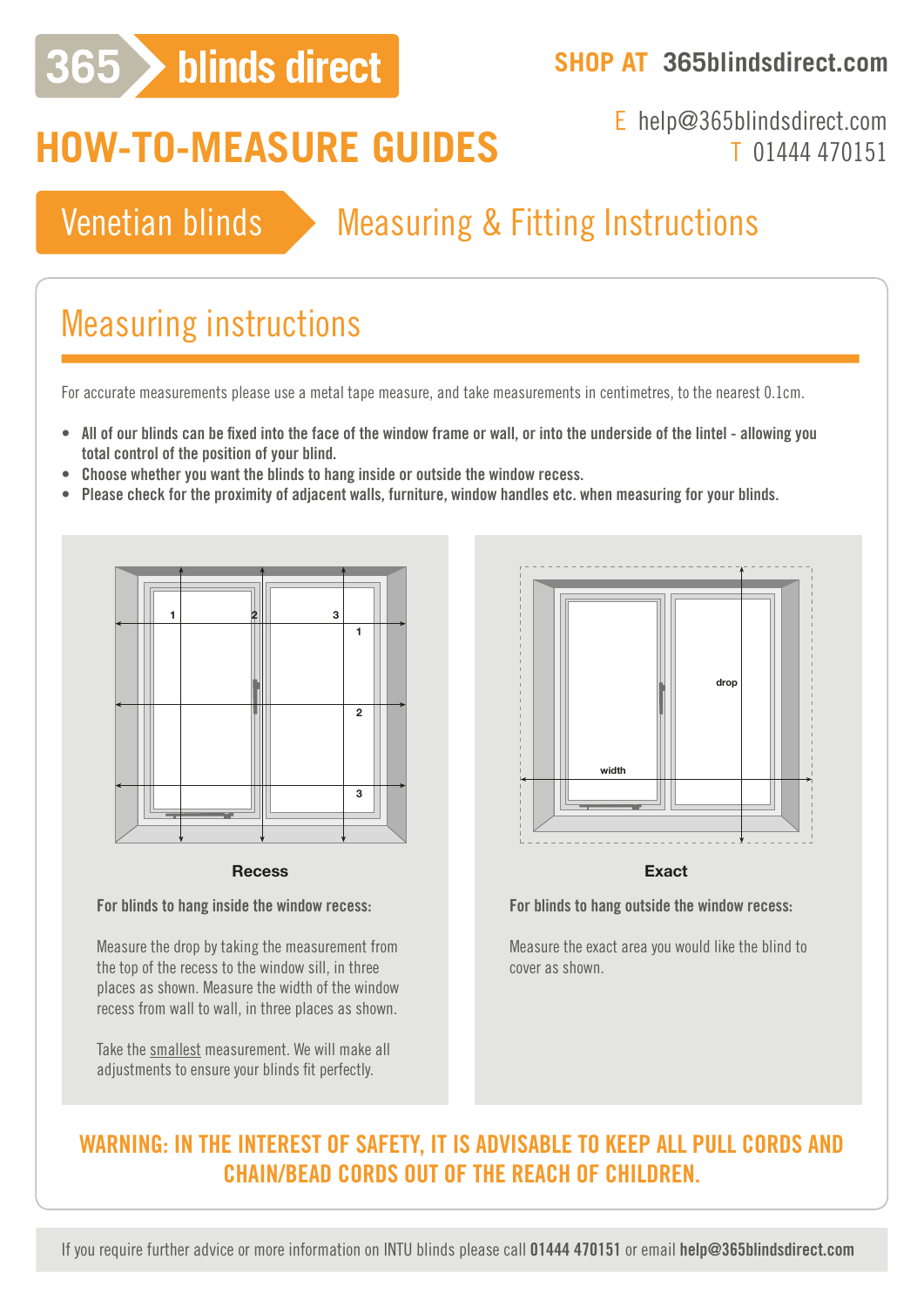# 365 > blinds direct

### **SHOP AT 365blindsdirect.com**

# **HOW-TO-MEASURE GUIDES**

E help@365blindsdirect.com T 01444 470151

## Venetian blinds > Measuring & Fitting Instructions

# Fitting instructions

### **Step one**

#### **Outside Recess**

If fitting the blind outside the window, measurements (C) will need to be the same. To work out (C), simply minus (B) from (A) and divide the answer by two. Follow instructions for FACE FIXING

#### **Inside Recess**

Decide whether to FACE or TOP FIX. FACE FIX to fit the bracket to the window frame. TOP FIX to the lintel if the window frame is uPVC, or if there are any obstructions, e.g. window handles.



### Fittings

Ladder Controls

5cm

(Up to 6 , depending on size)

positions **L B**

**L B L B L**



*Always select the appropriate screws and rawl plugs depending on your wall construction type.*

### **Step two**

Place blind in fitting position and tilt forward to show ladder controls. When fitting the brackets, you will need to leave at least 5cm either side of controls.

*View from above*



#### **Step three** WIDTH OF BLI

**C B C**

Measure the distance that any handles protrude from the frame, A. Mark this measurement on the lintel and use it to position the back of the bracket. Mark the position of holes B and  $\vert$  screw bracket to lintel using appropriate screws. TOP FIX FACE FIX **B B**  $\mathbb{E}[\mathbf{E}(\mathbf{E}(\mathbf{E})|\mathbf{E}(\mathbf{E}(\mathbf{E}(\mathbf{E}(\mathbf{E}(\mathbf{E}(\mathbf{E}(\mathbf{E}(\mathbf{E}(\mathbf{E}(\mathbf{E}(\mathbf{E}(\mathbf{E}(\mathbf{E}(\mathbf{E}(\mathbf{E}(\mathbf{E}(\mathbf{E}(\mathbf{E}(\mathbf{E}(\mathbf{E}(\mathbf{E}(\mathbf{E}(\mathbf{E}(\mathbf{E}(\mathbf{E}(\mathbf{E}(\mathbf{E}(\mathbf{E}(\mathbf{E}(\mathbf{E}(\mathbf$ 



#### **Face Fixing**

**A B A** Position bracket with swing arm facing towards you, and mark holes B. Screw bracket in place. Use rawl plugs if fitting to the wall.